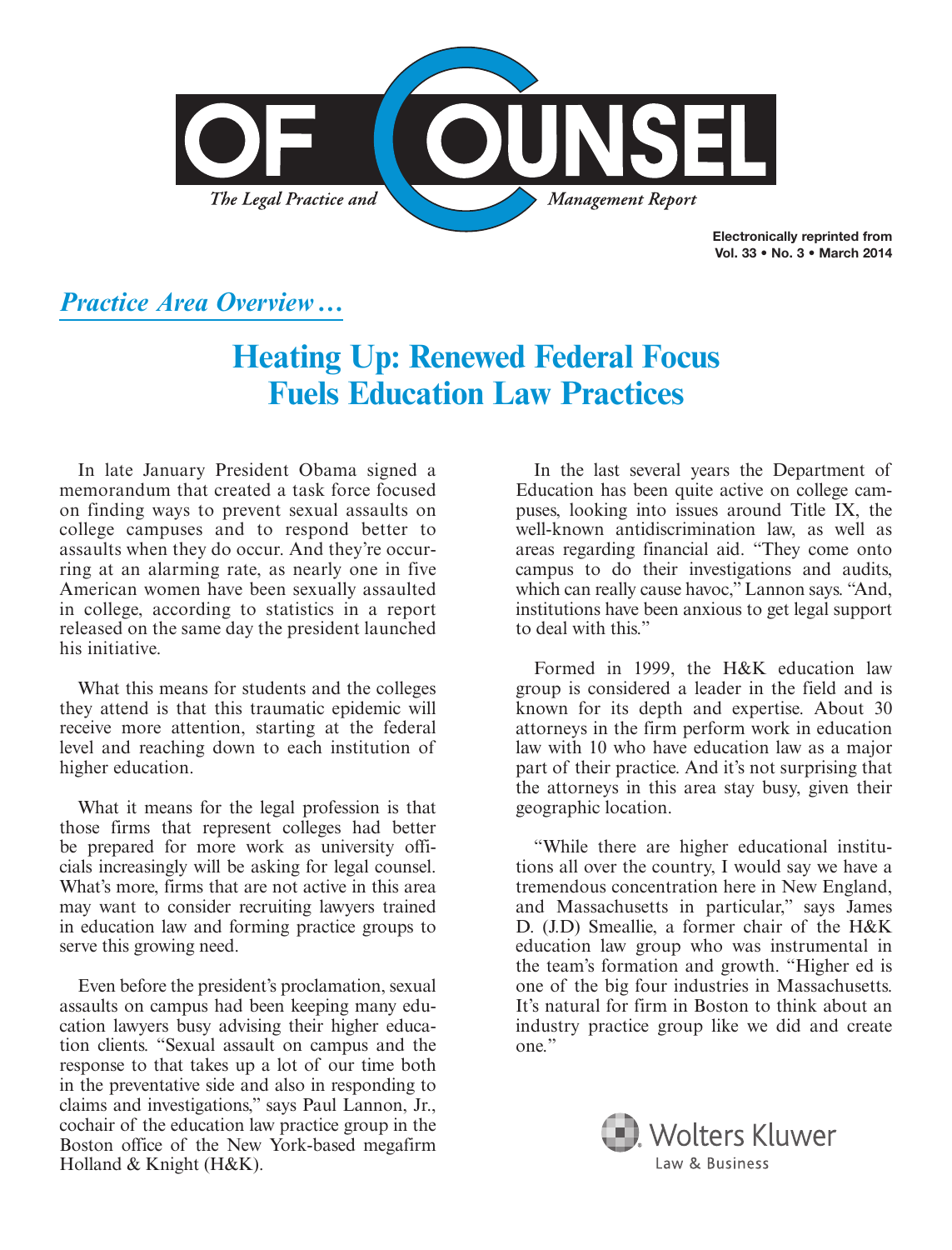#### Serving a Range of Compliance Needs

At Philadelphia's Saul Ewing, sexual assault and violence, sexual harassment, and other Title IX issues constitute a large share of the workload for the firm's education team, as does compliance with other laws—in both prophylactic and reactive ways.

"Compliance is keeping us very busy," says James Keller, the team's cochair. "We're dealing with Title IX issues every day. And we're dealing with the CLERY Act and the more garden variety FERPA and HIPAA issues. So where we spend most of our time these days is on compliance writ large." (The CLERY Act covers crime and security matters on campuses; the FERPA Act addresses privacy rights; and the HIPAA Act involves health insurance and privacy issues.)

Saul Ewing has some 35 attorneys who serve the firm's higher education clients with 15 of those spending the majority of their time working with colleges. And like most education law teams, the group has a multidisciplinary composition. "We are a mix of litigators, labor and employment attorneys, real estate attorneys, bond lawyers, and bankruptcy lawyers," Keller says. "Our goal within our footprint, and to some extent outside of our footprint, is to provide our clients with all the services that they need, although we don't do any immigration work."

Another area in the education law arena that requires more and more legal attention is mental health. "Our clients need help in dealing with students who [suffer] depression or conditions that lead to suicide or suicide ideation or attempts," says Miriam McKendall, the other cochair of the H&K's education team.

Currently, McKendall and her group are hearing about an increase in eating disorders among students—or at least a hike in the reporting of the illness—as their clients ask for counsel on how to put in place accommodations for these students.

"Then on the flip side, we advise on when and how the colleges can reach out and require counseling and intervention when they see a student with such grave mental health issues deteriorating in front of them," she says. "And those all

have interplays with disability law, whether it's under the Americans with Disabilities Act or the companion piece under the Rehabilitation Act that applies to most schools and colleges that receive federal funding."

#### Scarce Resources Stress School Districts

At Riverdale, CA-based Best Best & Krieger (BB&K), the education lawyers serve more kindergarten through 12th-grade schools than they do colleges, and the K–12 clients have a whole range of other thorny problems. "We are doing a tremendous amount of work in the student issues area related to special education as well as social media and other expanding areas, which bring up issues about in-school and out-of-school conduct," says Tyree Dorward, the firm's education law practice group leader.

Dorward and his group's clients have not had it easy since the recession hit, as they confront a scarcity of resources that translates into ever expanding responsibilities for the legal team, which has 10 to 15 attorneys who are regular contributors. "The budget environment is a little bit better here in California than it has been for the past five years, but most districts are knuckled down so far that they are still stretched thin," Dorward says. "And that reaches across all the major issues that folks deal with from student issues to personnel issues to buildings and facilities issues."

While regulation in the education field has always been strenuous in California, as well as most other states, it's more vigorous now than it was before, Dorward says, increasing the need for legal services. Moreover, like clients in nearly every industry, school districts and education institutions want and expect more bang for their legal buck.

"Being more efficient has been a point of emphasis for the clients and for us," he explains. "Particularly in the education field, when clients pick up the phone, there's an increased expectation that you will do the work in the most efficient manner and that the service will be provided by somebody who won't have to reinvent the wheel."

In addition to budgetary constraints, BB&K's education clients have been experiencing